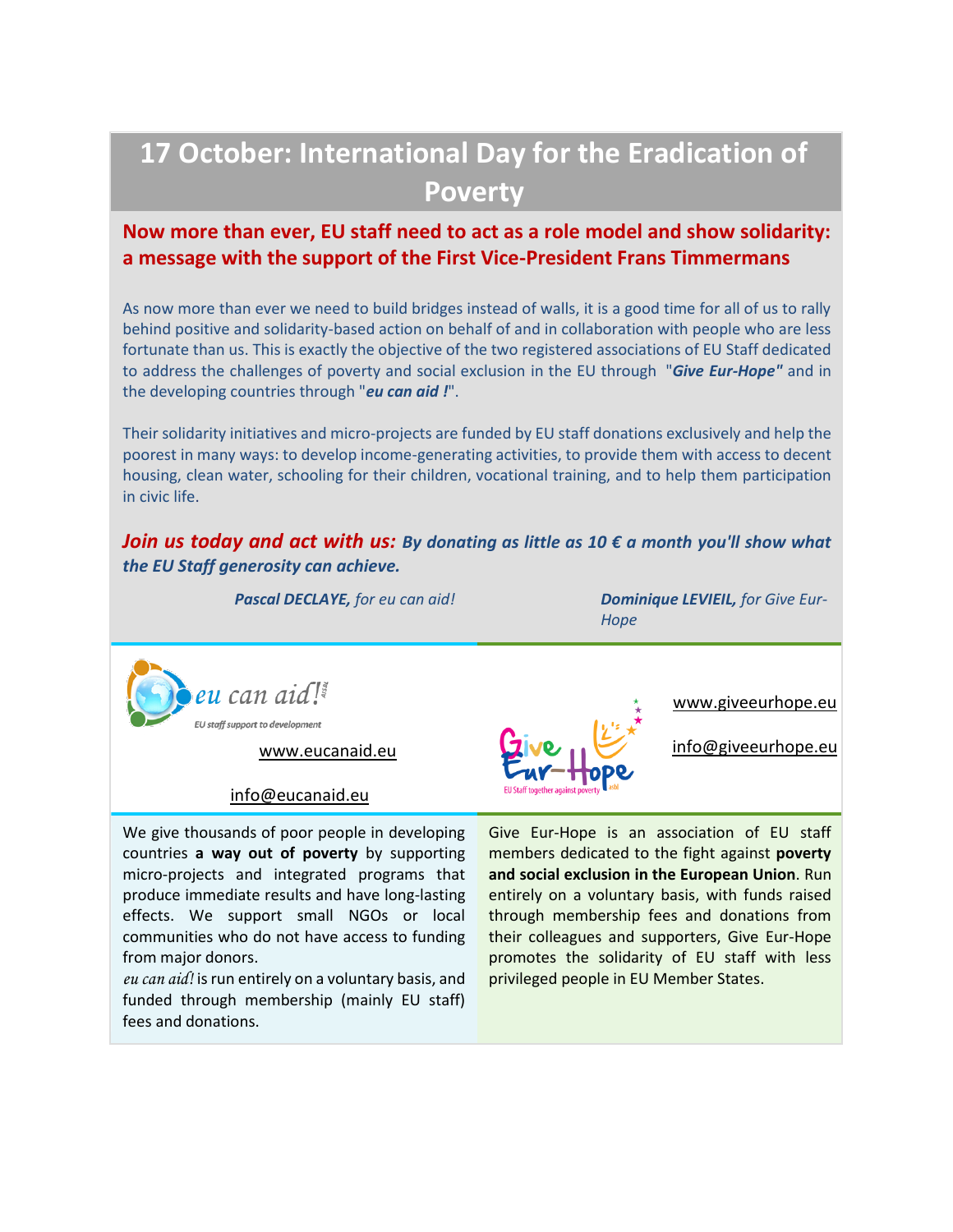**Examples of project** *(see 181 projects carried out since 2012 on* [www.eucanaid.eu](http://www.eucanaid.eu/)*)*

**Examples of project** *(see 61 projects carried out since 2012 on*  [www.giveeurhope.eu\)](http://www.giveeurhope.eu/)



### **Integrated program in Marumba Village, Tanzania**

**eu can aid!** and Tanzania Development Trust (TDT) have worked with the local community to develop a three-year integrated program to help the 2700 inhabitants reach self-sufficiency and a better quality of life. In the first year, urgent needs were addressed: solar power at the dispensary, construction of a classroom in the primary school, creation of a borehole and a water tank. Marumba village, one of the most vulnerable villages in Nanyumbu district, is becoming a role model!

#### **Gasharu village in RWANDA**

eu can aid partnered with FXB to implement a proven integrated program aimed at fighting extreme poverty and enabling 30 extremely poor families (about 200 direct beneficiaries) to achieve socio-economic autonomy within three years, by tackling all the drivers of poverty. After the first year, the results are excellent: family incomes have quadrupled thanks to microenterprises, they have

#### **ROMANIA: Activities for disadvantaged children in rural areas**

Vatra association aims to organise cultural and environmental activities for children from low-income families and orphaned or disabled children in a rural area of the Carpathians. To promote the participation of 120 children per year, GIVE EUR-HOPE financed the purchase of 10 bicycles and a trailer to transport them.